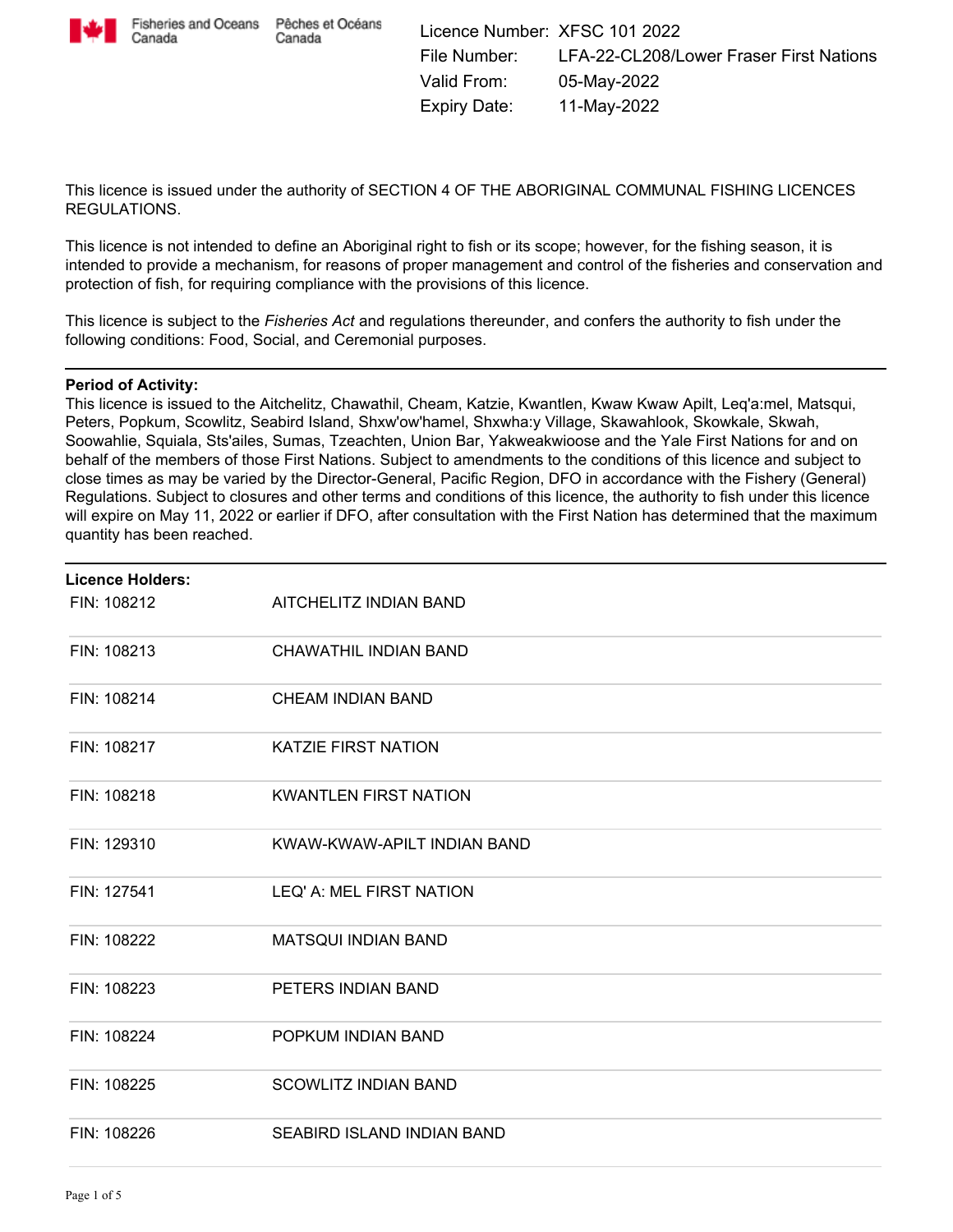

| FIN: 108678 | SHXW'OW'HAMEL FIRST NATION   |
|-------------|------------------------------|
| FIN: 129860 | SHXWHÁ: Y VILLAGE            |
| FIN: 108674 | SKAWAHLOOK FIRST NATION      |
| FIN: 129908 | <b>SKOWKALE INDIAN BAND</b>  |
| FIN: 108228 | <b>SKWAH INDIAN BAND</b>     |
| FIN: 108230 | SOOWAHLIE INDIAN BAND        |
| FIN: 108232 | <b>SQUIALA FIRST NATION</b>  |
| FIN: 139040 | <b>STS'AILES</b>             |
| FIN: 108233 | <b>SUMAS FIRST NATION</b>    |
| FIN: 108235 | <b>TZEACHTEN INDIAN BAND</b> |
| FIN: 108236 | UNION BAR FIRST NATION       |
| FIN: 108237 | YAKWEAKWIOOSE INDIAN BAND    |
| FIN: 108238 | YALE FIRST NATION            |

## **Individuals or groups assisting with the authorized activity:**

The following Fishers from the following Communities are authorized to fish in the respective area identified below. All fishers will report their catch to the landing sites identified below.

| <b>Name</b>           | <b>Community</b> | <b>Designation Number</b> | <b>Area</b> | <b>Landing Sites</b> |
|-----------------------|------------------|---------------------------|-------------|----------------------|
| Rocky Bailey          | Katzie           | 05-073                    | Sub Area 3  | Katzie               |
| <b>Trevor Pierre</b>  | Katzie           | 05-112                    | Sub Area 3  | Katzie               |
| <b>Terry Meunier</b>  | Katzie           | 05-164                    | Sub Area 3  | Katzie               |
| <b>Burgess Pierre</b> | Katzie           | 05-167                    | Sub Area 3  | Katzie               |
| <b>Barry Brown</b>    | Kwantlen         | 13-101                    | Sub Area 4  | Kwantlen             |
| Daniel Jago           | Kwantlen         | 13-065                    | Sub Area 4  | Kwantlen             |
| <b>Kelly Yates</b>    | Kwantlen         | 13-128                    | Sub Area 4  | Kwantlen             |
| <b>Rodney Peters</b>  | Seabird Island   | 17-043                    | Sub Area 4  | Kwantlen             |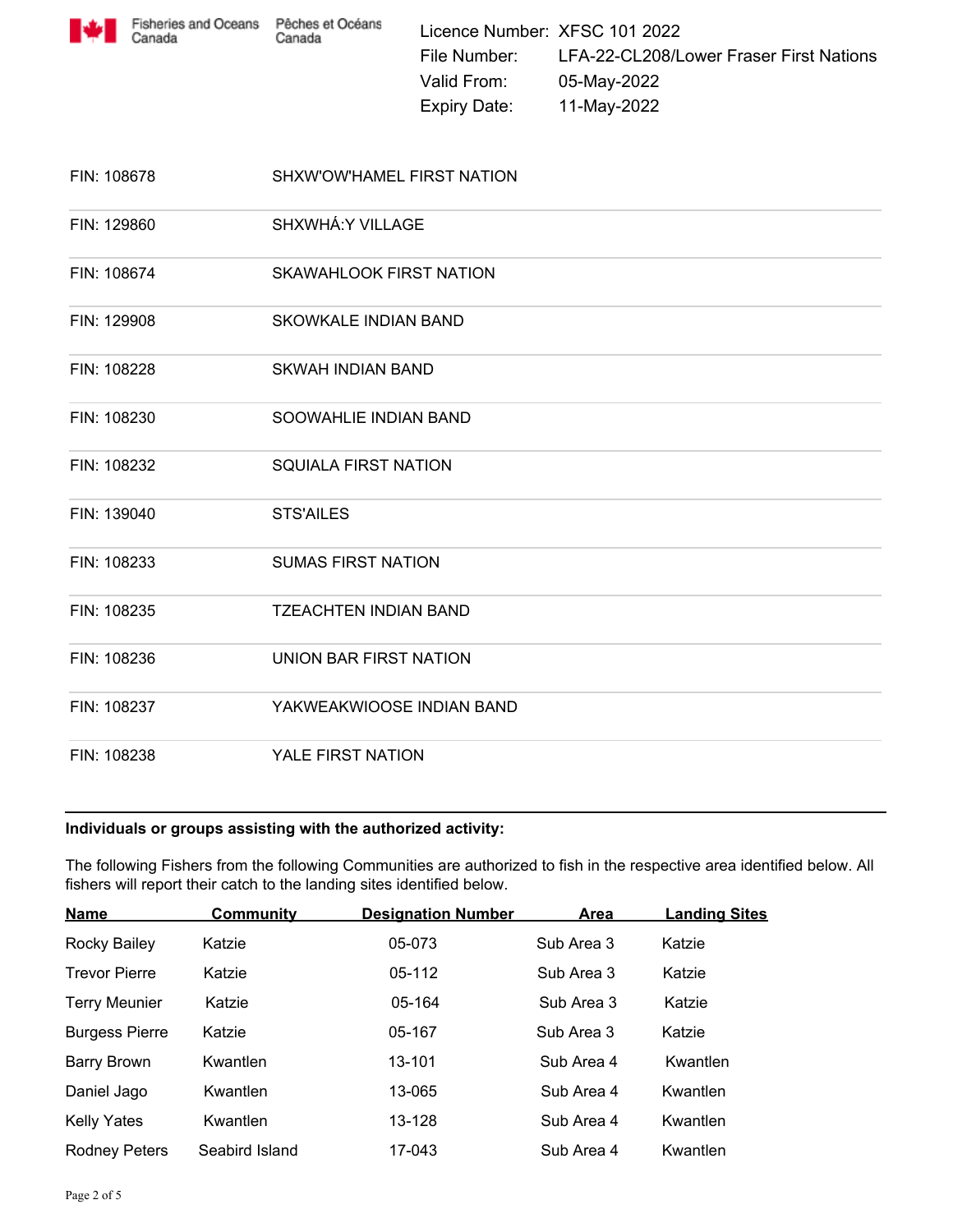| <b>Fisheries and Oceans</b><br>Canada |           | Pêches et Océans<br>Canada |        | Licence Number: XFSC 101 2022<br>File Number:<br>Valid From:<br><b>Expiry Date:</b> | 05-May-2022<br>11-May-2022 | LFA-22-CL208/Lower Fraser First Nations |
|---------------------------------------|-----------|----------------------------|--------|-------------------------------------------------------------------------------------|----------------------------|-----------------------------------------|
| Robert Jimmie Jr.                     | Squiala   |                            | 28-013 |                                                                                     | Sub Area 5                 | Sumas                                   |
| James N. Leon                         | Sts'ailes |                            |        |                                                                                     | Sub Area 4,5,6             | Sumas                                   |
| Kelsey Ned                            | Sumas     |                            |        | 19-143                                                                              | Sub Area 4,5               | Sumas                                   |
| Murray Ned                            | Sumas     |                            |        | 19-052                                                                              | Sub Area 4,5               | Sumas                                   |
| Allen Schulz                          | Sumas     |                            |        |                                                                                     | Sub Area 4,5               | Sumas                                   |
| <b>Troy Ganzeveld</b>                 | Sumas     |                            |        | 19-081                                                                              | Sub Area 4,5               | Kwantlen                                |
| Ken Malloway                          | Tzeachten |                            |        | 29-003                                                                              | Sub Area 4                 | Kwantlen                                |
| Anthony Malloway                      | Tzeachten |                            |        | 29-020                                                                              | Sub Area 4                 | Kwantlen                                |
| Ivan Malloway                         | Tzeachten |                            |        | 29-079                                                                              | Sub Area 4                 | Kwantlen                                |
| Dessiree Fisher                       | Tzeachten |                            |        | 29-853                                                                              | Sub Area 4                 | Kwantlen                                |

Designations are personal and non-transferable. Participants who fish under this licence shall carry their Designation or Band Card to establish their membership in the First Nation while participating in the Fishery and while transporting fish harvested in the Fishery and will present such documentation on request by any fishery officer or fishery guardian.

# **Species, Quantity of Fish, Area(s) and Gear:**

| <b>Licence Holder:</b>             | All                                                                                                                                                                                                                                                                                      |                                                                         |  |  |  |  |  |
|------------------------------------|------------------------------------------------------------------------------------------------------------------------------------------------------------------------------------------------------------------------------------------------------------------------------------------|-------------------------------------------------------------------------|--|--|--|--|--|
| <b>Species:</b>                    | EULACHON (Thaleichthys pacificus)                                                                                                                                                                                                                                                        |                                                                         |  |  |  |  |  |
| <b>Allowable Fishing</b><br>Times: | Start Date:<br>End Date:<br>Times:                                                                                                                                                                                                                                                       | Thursday, May 5, 2022<br>Wednesday, May 11, 2022<br>07:00 - 19:00 daily |  |  |  |  |  |
| Gear:                              | Net, Cast                                                                                                                                                                                                                                                                                |                                                                         |  |  |  |  |  |
| Licence Area:                      | PORT MANN BRIDGE TO MISSION; MISSION BRIDGE TO SUMAS RIVER                                                                                                                                                                                                                               |                                                                         |  |  |  |  |  |
|                                    | <b>Additional Descriptions:</b> The following gear is permitted:<br><b>Cast Nets on condition that:</b>                                                                                                                                                                                  |                                                                         |  |  |  |  |  |
|                                    | Each designated Participant may fish using one cast net. Cast nets shall have a mesh size<br>of no less than twelve (12) millimetres (0.47 inches) and no greater than nineteen (19)<br>millimetres (0.75 inch). The diametre of the cast net shall not exceed 4.27 metres (14<br>feet). |                                                                         |  |  |  |  |  |
|                                    | Cast nets are deployed by hand in a manner that allows the net to spread out and sink.<br>During fishing activity, each cast net is attended by the Participant. Designated<br>Participants may be assisted with hauling, sorting, releasing and harvesting their catch.                 |                                                                         |  |  |  |  |  |

#### **Additional Information:**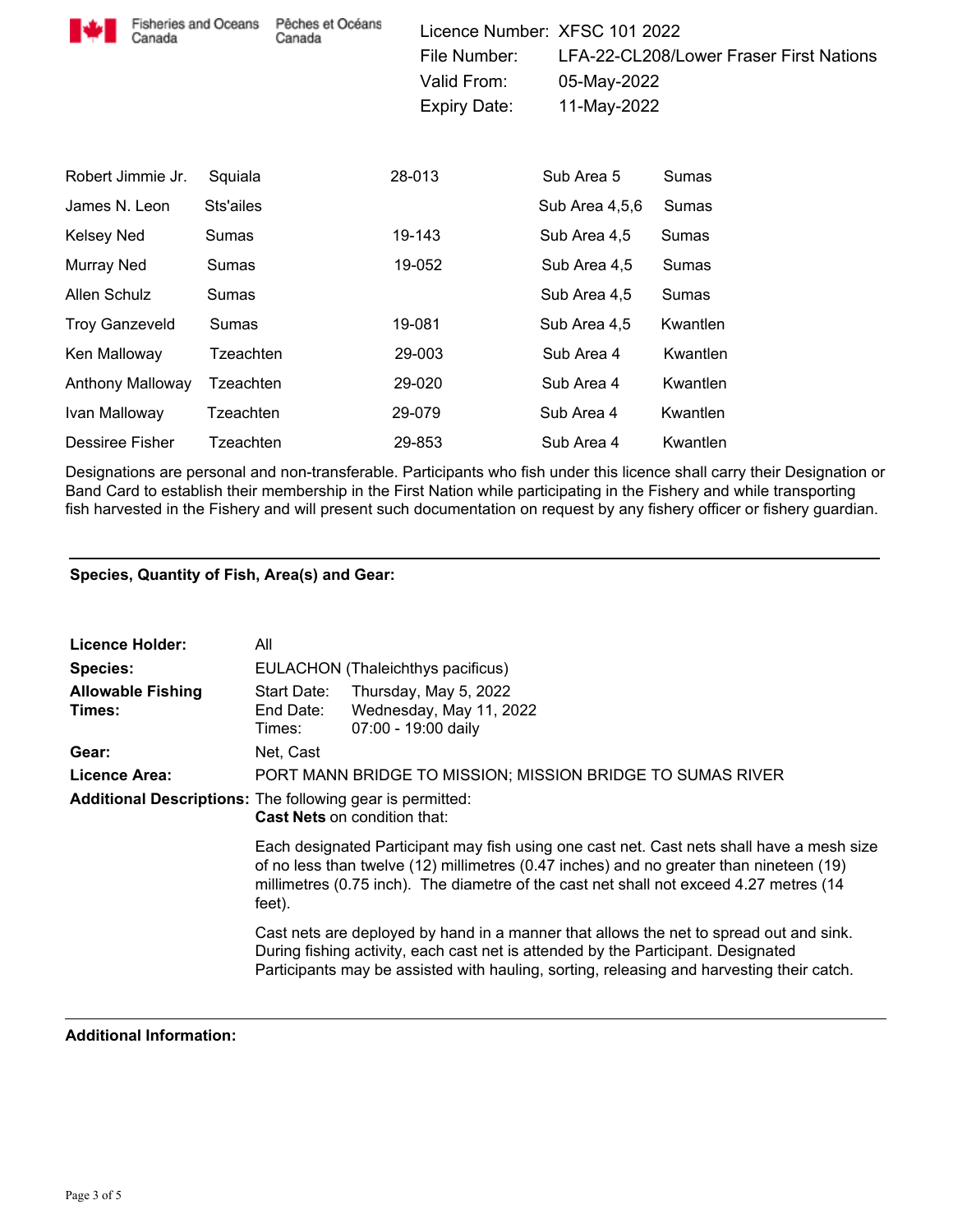

**AREA:** Cast net fishing is permitted in the following area(s):

### **Subarea 3 - Port Mann Bridge to Kanaka Creek**

Those waters of the Fraser River downstream of a line projected from a red boundary sign located at Kanaka Creek (north side of Fraser River), to a red boundary sign at the upstream end of Derby Reach (south side of Fraser River), to the Port Mann Bridge.

### **Subarea 4 - Kanaka Creek to Mission Bridge**

Those waters of the Fraser River downstream of the Canadian Pacific Railway Bridge at Mission and bounded on the west by a line projected from a red boundary sign located at Kanaka Creek (north side of Fraser River), to a red boundary sign at the upstream end of Derby Reach (south side of Fraser River).

#### **Subarea 5 - Mission Bridge to Sumas River**

Those waters of the Fraser River bounded on the west by the downstream side of the Canadian Pacific Railway Bridge at Mission and on the east by a line from a white boundary sign on the upstream side of the Fraser River at the mouth of the Sumas River, thence true north to a white boundary sign on the opposite shore.

#### **Subarea 6 - Sumas River to Harrison**

Those waters of the Fraser River bounded on the west by a line from a white boundary sign on the upstream side of the Fraser River at the mouth of the Sumas River, thence true north to a white boundary sign on the opposite shore and bounded on the east by a line from a white boundary sign on the upstream side of the Fraser River at the mouth of the Harrison River, thence true south to a white boundary sign on the southern shore of the Fraser River and those waters of the Harrison River downstream of the Highway Number 7 Bridge.

#### **Terms and Conditions:**

#### **Definitions**

"Cast Net" is a falling gear consisting of a circular net with small weights distributed around its edge. The net is cast or thrown by hand in such a manner that it spreads out on water and sinks. Fish are corralled in the net and the net is hauled back in by hand.

"DFO" means Fisheries and Oceans Canada (formerly Department of Fisheries and Oceans).

"First Nation" means the Aitchelitz, Chawathil, Cheam, Katzie, Kwantlen, Kwaw Kwaw Apilt, Leq'a:Mel, Matsqui, Peters, Popkum, Scowlitz, Seabird Island, Shxw'ow'hamel, Shxwha:y Village, Skawahlook, Skowkale, Skwah, Soowahlie, Squiala, Sts'ailes, Sumas, Tzeachten, Union Bar, Yakweakwioose and the Yale First Nations.

"Fishery" means fishing under the authority of this licence.

"FVAFS" means the means the Fraser Valley Aboriginal Fisheries Society that will deliver the area catch monitoring program for FSC fisheries.

"Participant" means an individual designated in accordance with this licence to fish under the authority of this licence.

#### **Species and Quantity**

The Fishery is limited to the harvest of **Eulachon** (Thaleichthys pacificus) to be distributed to the First Nations in Lower Fraser Area. Please refer to *XFSC 100 2022 File number: LFA-22-CL207/Lower Fraser First Nations* for maximum harvest levels.

No person shall retain or possess non-target species including Chinook salmon, Steelhead, or Sturgeon.

Please refer to Fishery General Regulations Section 33. for Release of Incidental Catch https://laws-lois.justice.gc.ca/eng/regulations/SOR-93-53/FullText.html